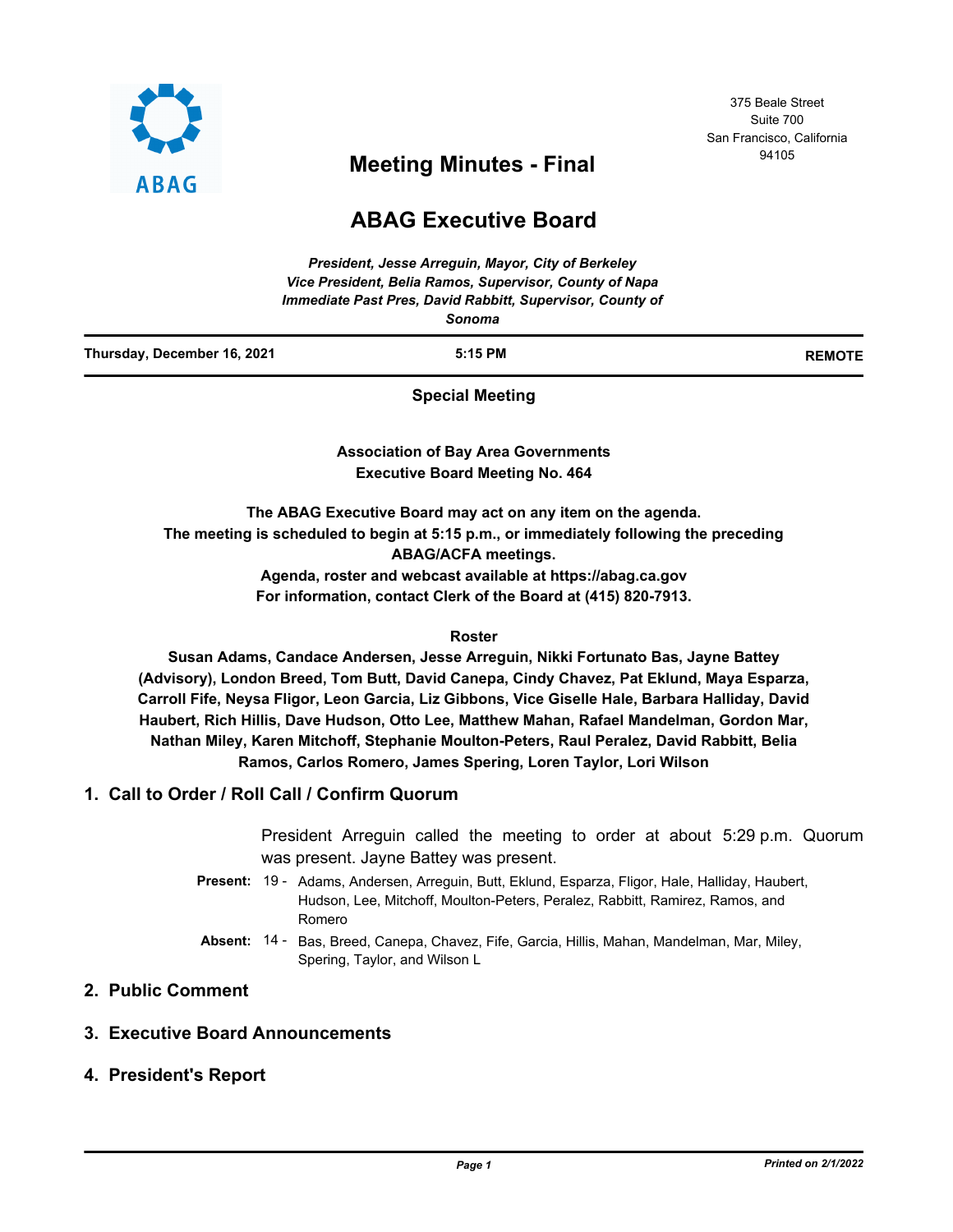**4.a.** [21-1597](http://mtc.legistar.com/gateway.aspx?m=l&id=/matter.aspx?key=23190) ABAG President's Report for December 16, 2021

President Arreguin gave the report.

**4.b.** [21-1604](http://mtc.legistar.com/gateway.aspx?m=l&id=/matter.aspx?key=23197) Adoption of Resolution No. 15-2021-In Support of Bay Adapt: Regional Strategy for a Rising Bay

President Arreguin gave the report.

The following gave public comment: Zachary Wasserman.

**Upon the motion by Eklund and second by Hudson, the ABAG Executive Board adopted Resolution No. 15-2021. The motion passed unanimously the bye following vote:**

- Aye: 18 Adams, Andersen, Arreguin, Butt, Eklund, Esparza, Fligor, Hale, Halliday, Hudson, Lee, Mitchoff, Moulton-Peters, Peralez, Rabbitt, Ramirez, Ramos, and Romero
- Absent: 15 Bas, Breed, Canepa, Chavez, Fife, Garcia, Haubert, Hillis, Mahan, Mandelman, Mar, Miley, Spering, Taylor, and Wilson L

#### **5. Executive Director's Report**

**5.a.** [21-1598](http://mtc.legistar.com/gateway.aspx?m=l&id=/matter.aspx?key=23191) Executive Director's Report for December 16, 2021

Therese McMillan gave the report.

#### **6. Executive Board Consent Calendar**

**Upon the motion by Romero and second by Ramirez, the ABAG Executive Board approved the Consent Calendar. The motion passed unanimously by the following vote:**

- **Aye:** Adams, Andersen, Arreguin, Butt, Eklund, Esparza, Fligor, Halliday, Haubert, 18 Hudson, Lee, Mitchoff, Moulton-Peters, Peralez, Rabbitt, Ramirez, Ramos, and Romero
- Absent: 15 Bas, Breed, Canepa, Chavez, Fife, Garcia, Hale, Hillis, Mahan, Mandelman, Mar, Miley, Spering, Taylor, and Wilson L
- **6.a.** [21-1599](http://mtc.legistar.com/gateway.aspx?m=l&id=/matter.aspx?key=23192) Approval of ABAG Executive Board Minutes of November 18, 2021 Meetings
- **6.b.** [21-1613](http://mtc.legistar.com/gateway.aspx?m=l&id=/matter.aspx?key=23206) Adoption of Resolution No. 14-2021 Regarding Remote Meetings Pursuant to AB 361

#### **7. ABAG Regional Planning Committee**

**7.a.** [21-1603](http://mtc.legistar.com/gateway.aspx?m=l&id=/matter.aspx?key=23196) Report on Regional Planning Committee Meeting of December 9, 2021

Karen Mitchoff gave the report.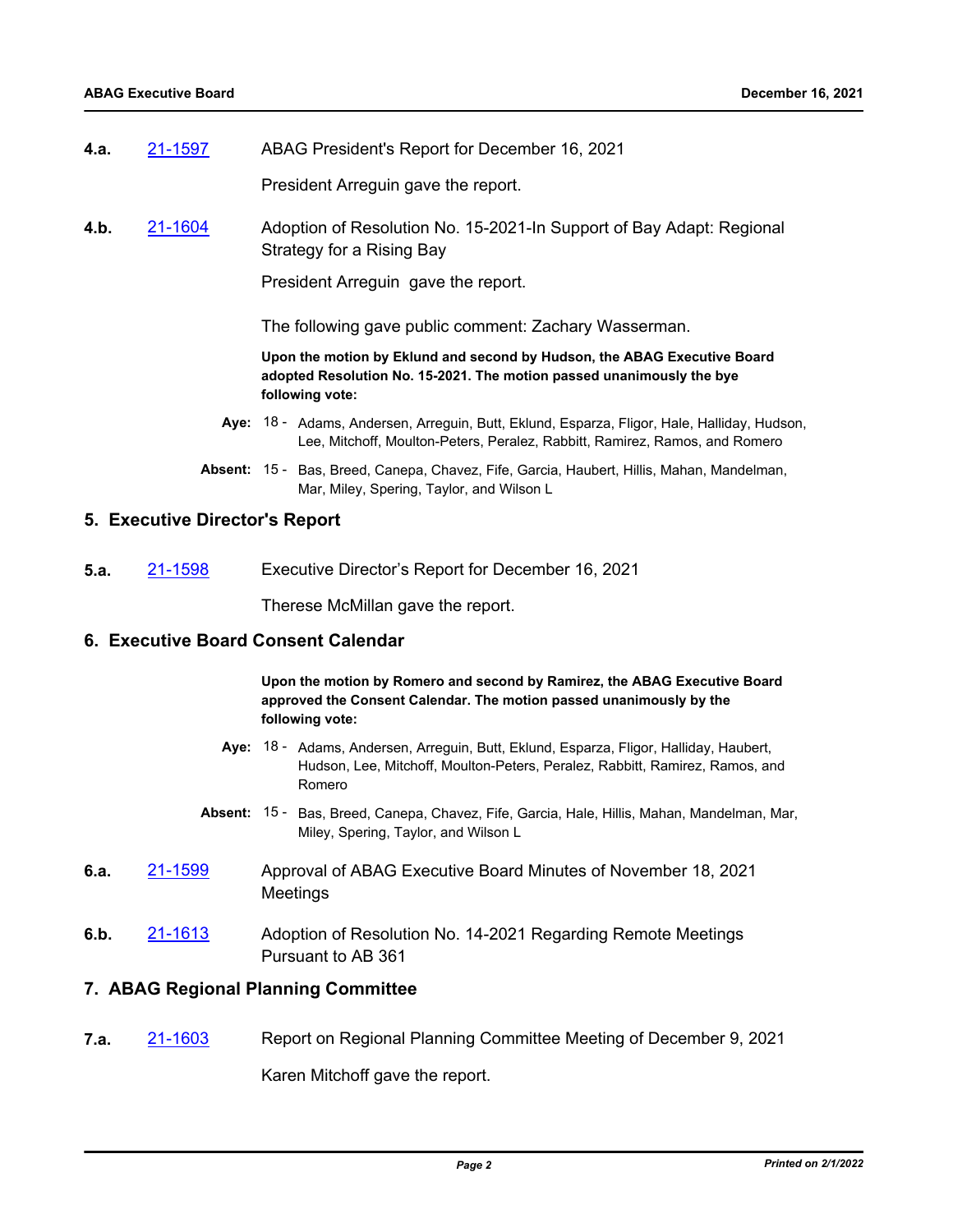#### **8. Joint MTC ABAG Legislation Committee**

**8.a.** [21-1602](http://mtc.legistar.com/gateway.aspx?m=l&id=/matter.aspx?key=23195) Report on Joint MTC ABAG Legislation Committee Meeting of December 10, 2021

President Arreguin gave the report.

**8.b.** [21-1653](http://mtc.legistar.com/gateway.aspx?m=l&id=/matter.aspx?key=23246) Approval of the 2022 Joint Advocacy Program

Rebecca Long gave the report.

**Upon the motion by Hudson and second by Fligor, the ABAG Executive Board approved the 2022 Joint Advocacy Program. The motion passed by the following vote:**

- Aye: 17 Adams, Andersen, Arreguin, Butt, Esparza, Fligor, Halliday, Haubert, Hudson, Lee, Mitchoff, Moulton-Peters, Peralez, Rabbitt, Ramirez, Ramos, and Romero
- Nay: 1 Eklund
- Absent: 15 Bas, Breed, Canepa, Chavez, Fife, Garcia, Hale, Hillis, Mahan, Mandelman, Mar, Miley, Spering, Taylor, and Wilson L

#### **9. ABAG Administrative Committee**

**9.a.** [21-1600](http://mtc.legistar.com/gateway.aspx?m=l&id=/matter.aspx?key=23193) Report on ABAG Administrative Committee Meeting of December 10, 2021

President Arreguin gave the report.

#### **10. Regional Housing Needs Allocation**

**10.a.** [21-1601](http://mtc.legistar.com/gateway.aspx?m=l&id=/matter.aspx?key=23194) Public Hearing on Final Regional Housing Needs Allocation (RHNA) Plan and Adoption of ABAG Resolution No. 13-2021: Approval of Final Regional Housing Needs Allocation (RHNA) Plan

> Request adoption of proposed final RHNA allocations for Bay Area jurisdictions between 2023 and 2031.

Gillian Adams gave the report.

President Arreguin opened the public hearing on the Final Regional Housing Needs Allocation (RHNA) Plan. There was no public comment.

President Arreguin closed the public hearing on the Final Regional Housing Needs Allocation (RHNA) Plan.

**Upon the motion by Hudson and second by Ramos, the ABAG Executive Board adopted Resolution No. 13-2021 approving the Final Regional Housing Needs Allocation (RHNA) Plan. The motion passed by the following vote:**

Aye: 16 - Adams, Andersen, Arreguin, Butt, Fligor, Halliday, Haubert, Hudson, Lee, Mitchoff, Moulton-Peters, Peralez, Rabbitt, Ramirez, Ramos, and Romero